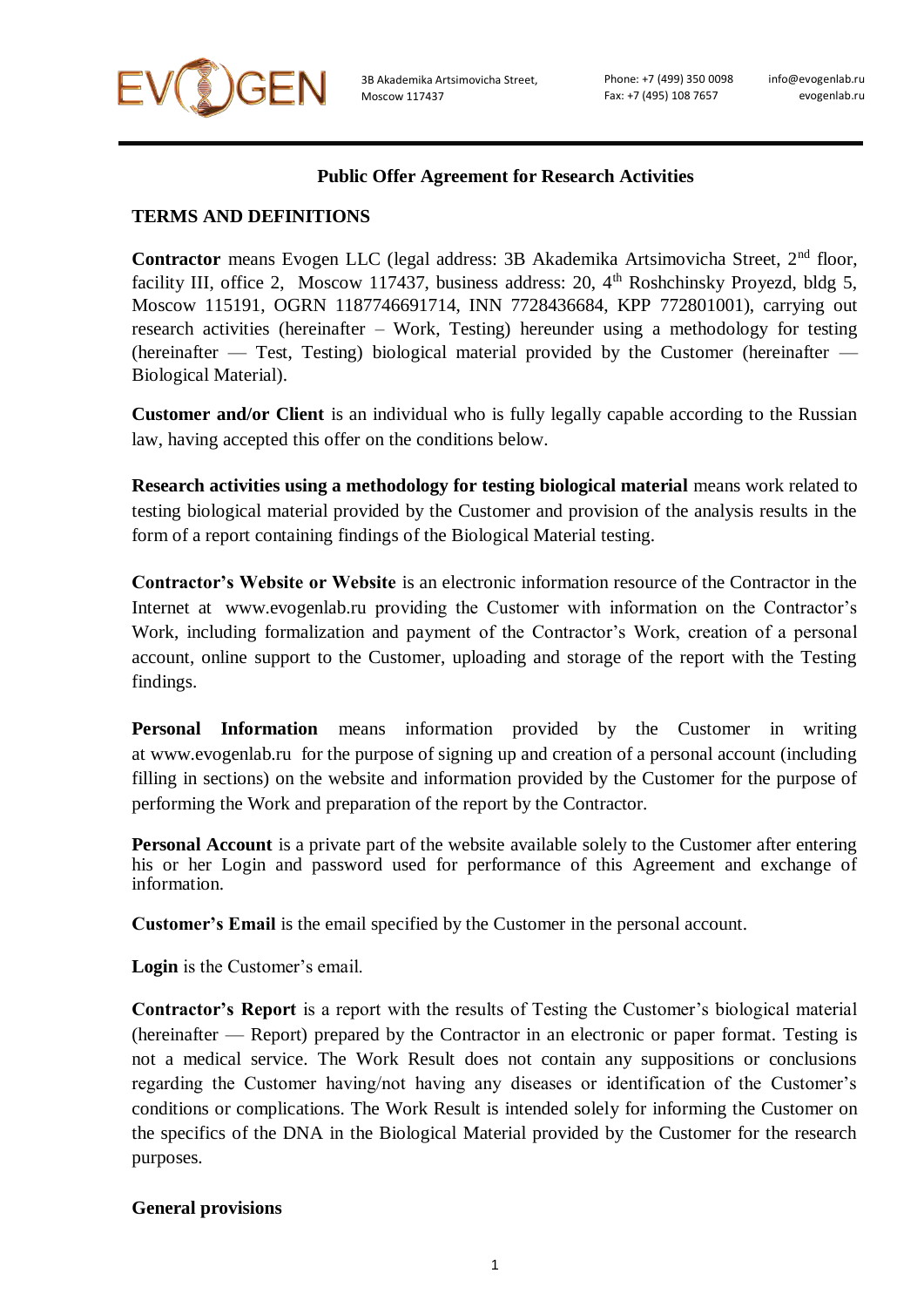

- 1. This document is a public offer (Article 437 of the Civil Code of the Russian Federation) of the Contractor addressed to an unlimited range of capable persons and contains all the essential conditions regarding performance of the Work related to Testing of the Customer's Biological Material.
- 2. The Contractor's website www.evogenlab.r[u](https://mygenetics.ru/) is set up and used by the Contractor for the purpose of testing the Customer's biological material on an arm's length basis. The Work is not a method of prevention, diagnosis, treatment or medical rehabilitation; the information provided to the Customer upon the result of the Work (Report) may not be used for diagnosis, treatment, prevention of diseases or medical rehabilitation.
- 2. The Work performed by the Contractor is required for the Customer only for personal, family, home, and other needs not related to business activities.
- 3. By paying for the research activities ordered on the Website, the Customer unconditionally accepts the terms and conditions hereof. The Contractor guarantees it has the necessary legal capacity to conclude and execute the Contract.
- 4. The Contractor is entitled to unilaterally change the List of the Available Services and the conditions of this Agreement at any time without prior coordination with the Customer, subject to publication of the changed conditions on the Internet resource at www.evogenlab.ru. Such changes shall enter into force upon their publication on the website.
- 5. The Customer may receive the preliminary exhaustive information on the available services at: www.evogenlab.ru, or by calling the Contractor  $+7$  (499) 350-00-98 or emailing to [info@evogenlab.ru.](mailto:info@evogenlab.ru)
- 6. The Customer can see examples of the Work results, which are available at www.evogenlab.ru.

#### **1. WORK ORDER**

- 1.1. In order for the Contractor to perform the biological material testing of the Customer, the latter shall:
- 1.1.1. Select the required Test of biological material at www.evogenlab.ru/<https://mygenetics.ru/>.
- 1.1.2. Register on the Contractor's website at [www.evogenlab.ru/](http://www.evogenlab.ru/). The Customer receives a unique Login and Password for access to the Personal Account, which is used to access the webinterface. Login and Password are unique alphanumeric designations being an equivalent of the Customer's handwritten signature. The Customer undertakes to keep the Login and Password in secret and not to disclose it to third parties and not to place them in the public domain.
- 1.1.3. Pay for the selected Test specified by the Contractor at www.evogenlab.ru/ [.](https://mygenetics.ru/)
- 1.1.4. The Work related to testing the Customer's Biological Materials shall be performed under the conditions of full advance payment within 3 business days from the date of receipt of the Biological Material collection tube. Ways of receiving Biological Material collection tubes:
	- In the Contractor's office at: 20,  $4<sup>th</sup>$  Roshchinsky Proyezd, bldg 5, Moscow 115191
	- By courier at the address specified by the Customer (within Moscow or Moscow region)
	- By mail (for other regions)
	- In laboratories or medical organizations authorized by the Contractor.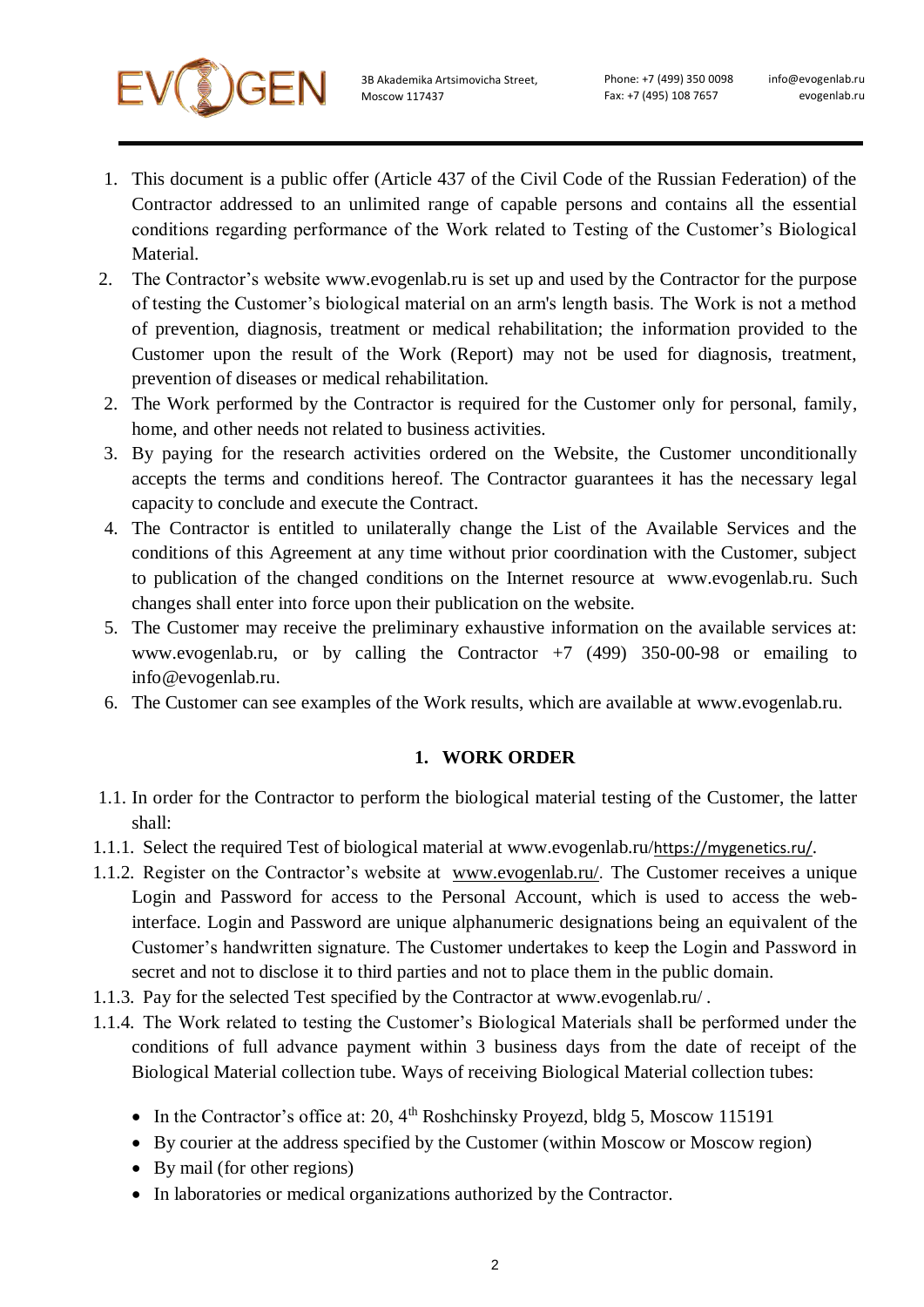

Phone: +7 (499) 350 0098 Fax: +7 (495) 108 7657

info@evogenlab.ru evogenlab.ru

- 1.1.5. The Contractor's Work shall be paid by the Customer in rubles in any of the ways specified on the Website. The moment of payment shall be deemed the receipt of funds to the Contractor's account. In case the payment made by the Customer via the Website is not credited to the Contractor's bank account, the execution of the Work by the Contractor shall be suspended of which the Customer shall be notified via email provided by the Customer at the time of registration on the Contractor's website.
- 1.1.6. At his or her own expense have Biological Material taken at a third party medical organization or laboratory specified by the Contractor at www.evogenlab.ru/ to the tube provided by the Contractor The cost of taking Biological Material is not included in the cost of the Contractor's Work.
- 1.1.7. Fill in a written form and give consent to the processing of personal data and informed consent to the transfer of the Biological Material across the customs border of the EEU, placed in the public domain at www.evogenlab.ru/.
- 1.1.8. Give the Contractor a tube with the Biological Material, a filled in and signed consent to the processing of personal data and informed consent to transfer the Biological Material across the customs border of the EEU (delivery to the Contractor shall be separately paid by the Customer):

- to the Contractor's representative within 24 hours upon filling the tube (having the Biological Material taken) in the Contractor's office at 20,  $4<sup>th</sup>$  Roshchinsky Proyezd, bldg 5, Moscow 115191.

- to the Contractor's courier (within Moscow or Moscow region) within 24 hours upon filling the tube (having the Biological Material taken);

- through laboratories or medical organizations authorized by the Contractor.

- 1.1.9. Providing the Contractor with all the documents specified in this clause is an essential condition for performing the Work by the Contractor. In case one or more documents of the above are missing, the Contractor cannot perform the Work and will not be liable for nonperformance of the Work.
- 1.1.10. The Contractor may engage third parties (NIPD Genetics Public Company Ltd (Cyprus), 31 NeasEngomis Str., Engomi, 2409 Nicosia, Cyprus) to perform the Work.
- 1.1.11. The Contractor may track performance of the Work in the personal account on the Contractor's website at www.evogenlab.ru/.
- 1.1.12. The results of the work performed shall be provided as a report in electronic form from an email containing "@evogenlab.ru" or in the Client's Personal Account in the Contractor's website at www.evogenlab.ru or in paper form in a special package. The electronic and paper reports shall contain all the information required on the results of the Work performed. The Customer may get a certified paper report on the results of the research from the section by an application to the administration at the Contractor's address or by any other means agreed by the Parties.
- 1.1.13. The timelines for performance of the Work shall be from 10 to 60 business days upon receipt of the Customer's Biological Material by the Contractor (depending on the Test selected). These timelines can be extended subject to the Contractor's notice to the Customer by the number of days matching the state holidays of the Republic of Cyprus during the performance of Work. The Contractor is entitled to complete the Work ahead of schedule.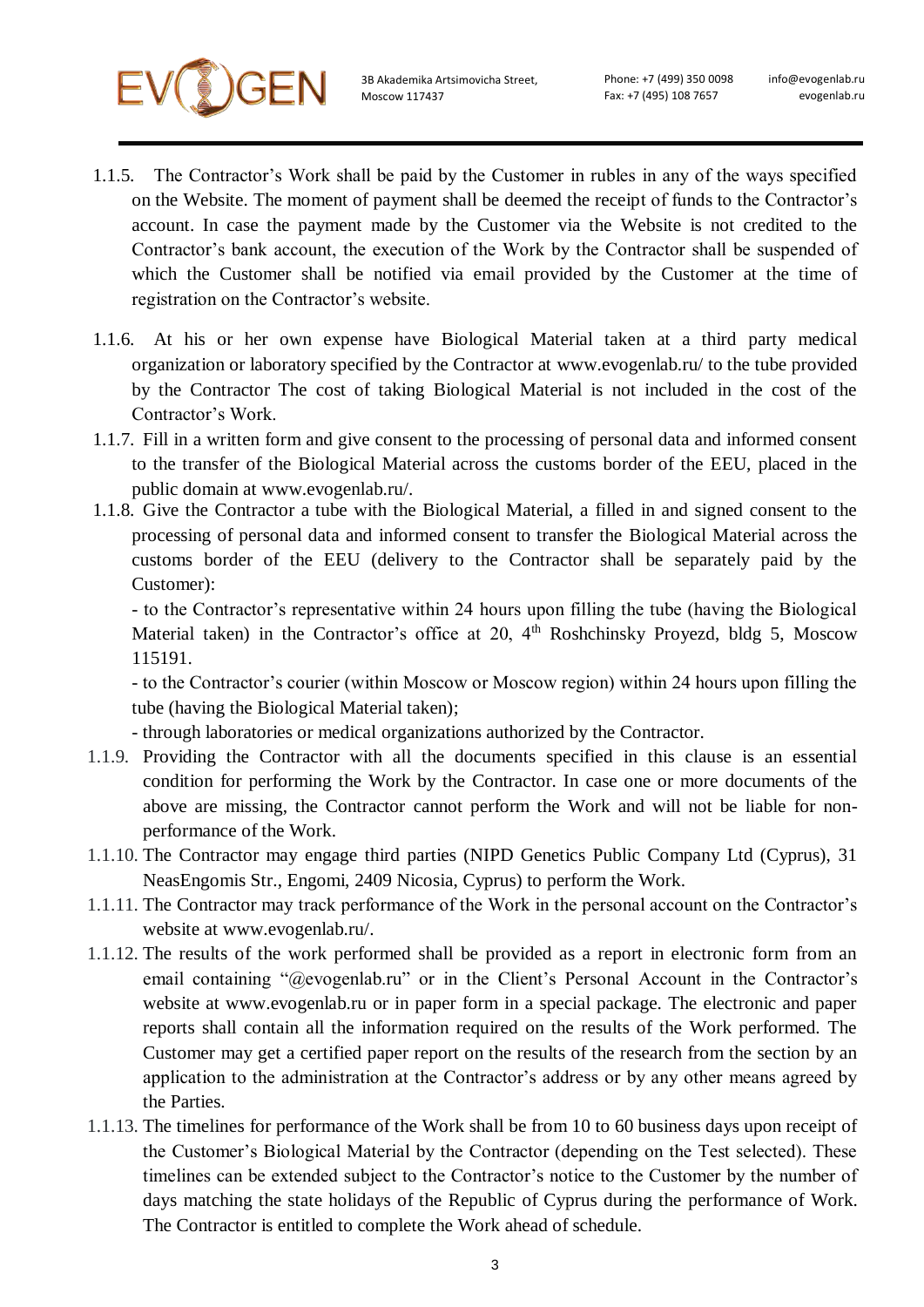- 1.1.14. The work shall be considered to be performed in full and with proper quality, in the absence of written objections or complaints by the Customer within two (2) months upon emailing the report or placement of the results in the Customer's personal account, being equivalent of signing the Service Acceptance Report by the Customer. No additional service acceptance report is required to be signed. In case of any complaints the Customer shall address them to the customer service by email: [info@evogenlab.ru.](mailto:info@evogenlab.ru)
- 1.1.15. The Customer is entitled to reject the Work paid by them, in this case the amount paid for the Work shall be refunded as follows:

 Fifty percent (50%) – in case of Agreement termination in the period from payment to the date of Biological Material transfer to the Contractor;

 Not refunded – after transfer of the Biological Material to the Contractor (the Contractor's representative).

The specified payment amount shall be set off against compensation of the Contractor's costs. To initiate the refund procedure the Customer shall email to the customer service [\(info@evogenlab.ru](mailto:info@evogenlab.ru)[\).](mailto:help@mygenetics.ru)

### **2. OBLIGATIONS OF THE PARTIES**

- 2.1. The Contractor shall:
- 2.1.1. carry out Testing of the Biological Material in accordance with the requirements palced in the public domain at www.evogenlab.ru/;
	- 2.1.2. process the results obtained in the course of Testing and prepare a report on the research activities performed (**Report**). The requirements to the Report content and the procedure of its provision are placed in the public domain at www.evogenlab.ru/;
	- 2.1.3.notify the Customer of impossibility to perform the Work or of any circumstances having arisen, which may possibly lead to changes in the type, scope, timelines or quality of the Work performed;
	- 2.1.4.suspend performance of the Work in order to agree on further actions with the Customer in case impossibility of obtaining the Work results due to any circumstances beyond the Contractor's control is discovered. In this case, The Contractor shall immediately notify the Customer in his personal account at www.evogenlab.ru/ and a notice of Work suspension shall also be emailed to the address specified at registration on the Website with justification of such suspension and take all possible measures to minimize the losses, and, after that, the Parties shall determine further actions by means of negotiations within fifteen (15) business days.
	- 2.2. The Customer shall:
	- 2.2.1.pay for the Contractor's Work in accordance with the procedure and within the timelines specified on the website by the Contractor at: www.evogenlab.ru/;
	- 2.2.2.provide the Biological Material in strict compliance with the requirements specified herein;
	- 2.2.3.in case impossibility or infeasibility of Work continuation is established, resulting from any circumstances beyond the Contractor's control, compensate reasonable costs incurred by the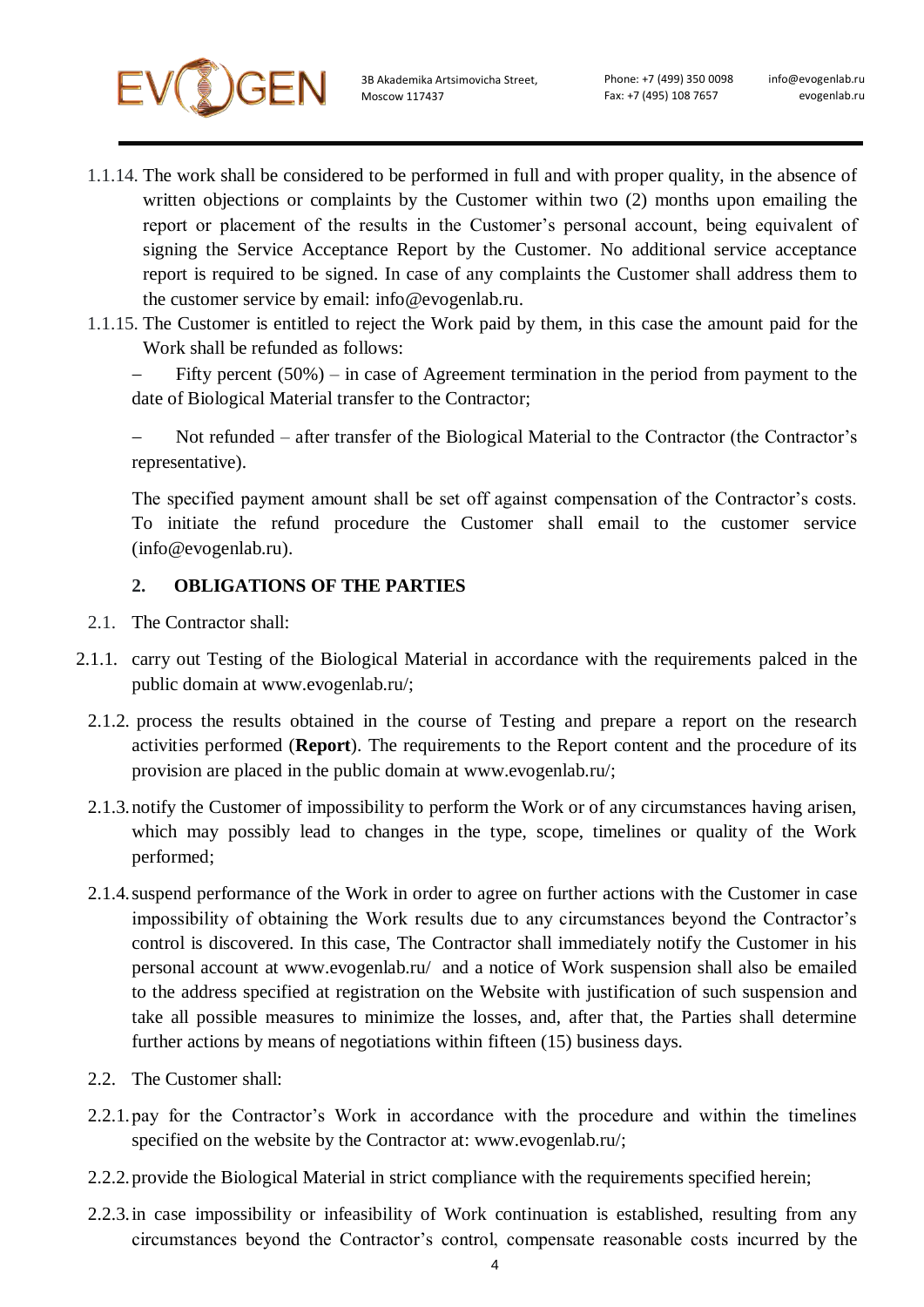

Phone: +7 (499) 350 0098 Fax: +7 (495) 108 7657

Contractor confirmed by documents, but not exceeding the Work price. In case the Customer has transferred to the Contractor an advance payment for incomplete Work which exceeds the amount to be paid or compensated, the Contractor shall return the corresponding part of the advance payment to the Customer within thirty (30) business days upon the date of the Customer's corresponding application to the customer service by email [\(info@evogenlab.ru\);](mailto:info@evogenlab.ru)

2.2.4. accept from the Contractor results of the duly performed Work in accordance with the procedure and within the timelines provided for by this document.

### **3. ADDITIONAL CONDITIONS OF WORK PERFORMANCE**

- 3.1. In case of violation of the requirements to the Biological Material, the timelines of transfer of the Biological Material to the Contractor by the Customer, if the violation has resulted in Testing impossibility, the Customer may repeatedly have the Biological Material taken (but only one time). Otherwise, Work performance by the Contractor shall be stopped, and the Contractor's costs shall be compensated by the Customer from the previously paid amount or in addition to it in case it is not sufficient.
- 3.2. In exceptional circumstances caused by any process need or specifics of the Biological Material for Testing, the Contractor is entitled to request and the Customer agrees to provide the Contractor with additional samples of the Biological Material.
- 3.3. In the cases specified in Clauses 3.1 and 3.2 hereof, the period of this Agreement and the timelines of Work performance shall be extended in proportion to the time required for additional collection of the Biological Material and arrangement of Testing.
- 3.4. In case the Customer refuses to provide additional samples of the Biological Material provided for by Clause 3.2 hereof, the Contractor is entitled to perform the Work.
- 3.5. Due to the biological specifics and the research nature of the Work, there is a risk of nonobtaining any result of the Testing. In this case, the Contractor shall, upon the Customer's written request, return the advance payment received for performance of the Work less the costs actually incurred by the Contractor for Testing.
- 3.6. The title to the Biological Material is held by the Contractor starting from the time of receiving the Biological Material.
- 3.7. The Contractor may use and keep the Biological Material at its discretion for the purpose of Testing and for further use of the Biological Material for research and development purposes.
- 3.8. As the Contractor's Work is of research nature and implies new methods of Testing, the Contractor shall be released from liability for violation of timelines of Work performance if such violation is caused by significant changes in the Work methodology or process.
- 3.9. The Work shall be deemed completed upon provision of the Testing Report to the Customer.

#### **4. RIGHTS FOR THE WORK RESULTS**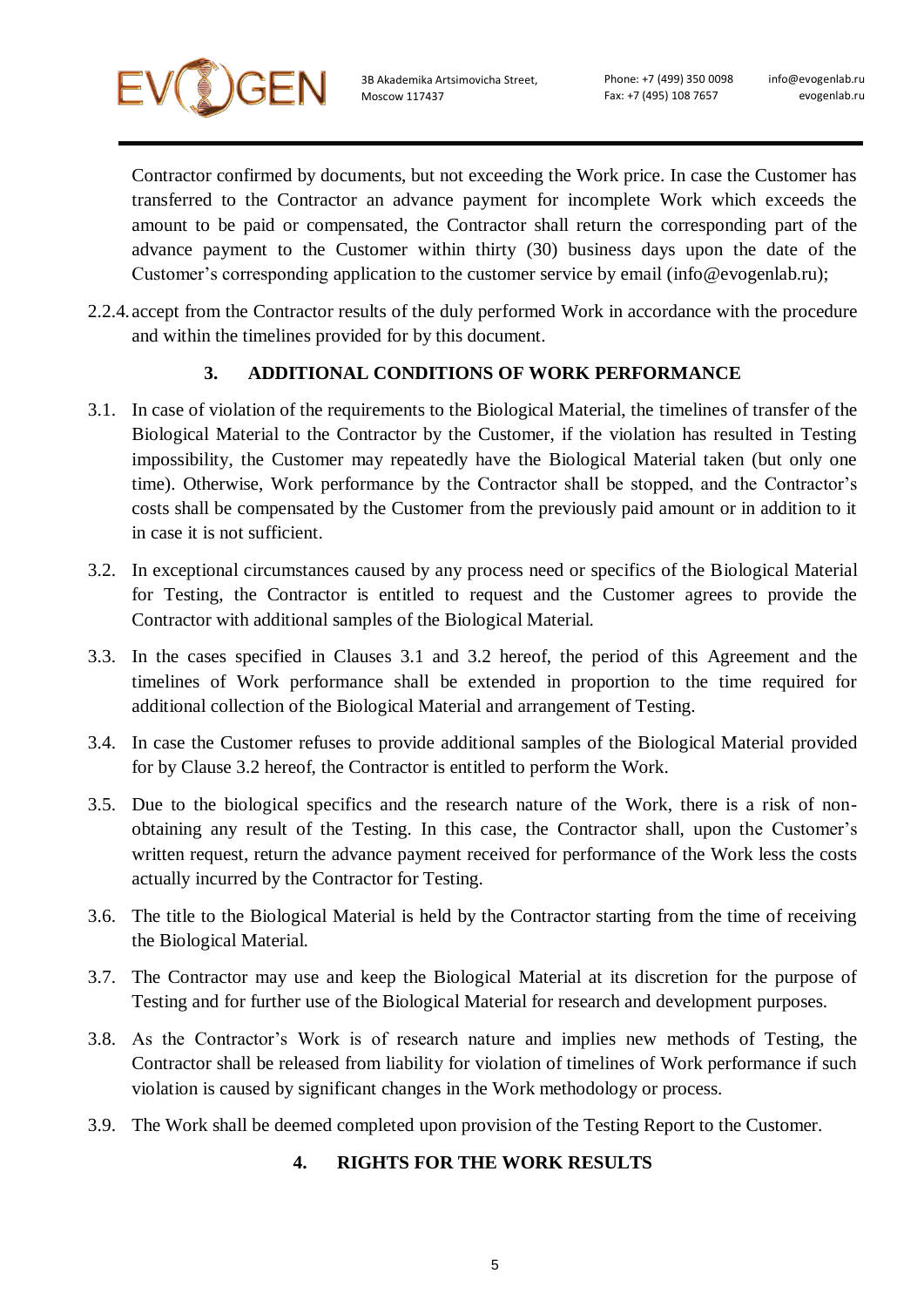

- 4.1. The exclusive right to the Report as a know-how is held by the Contractor upon its preparation. The Contractor may deal with the exclusive right for the Report at its discretion, including without limitation the Contractor is entitled, without agreement by the Customer, to:
- 4.1.1.use the Report for any research and development purposes without mentioning the Customer;
- 4.1.2.keep the Report;
- 4.1.3.transfer the Report to any third parties as a part of its research and development activities, subject to denationalization of the personal data contained in the Report;
- 4.2. The Customer may use the Report solely for his or her own needs for the information purpose and not for self-diagnostics or further self-treatment.

#### **5. LIABILITY OF THE PARTIES**

- 5.1. The Parties shall be liable for non-fulfillment or improper fulfillment of their obligations hereunder in accordance with the applicable law of the Russian Federation.
- 5.2. In case of non-fulfillment of the Customer's obligations for payment of the Work in time, the Contractor is entitled to change the time of Testing or delay provision of the Report with a prior notice to the Customer.
- 5.3. In case the Customer provides Biological Material not complying with the requirements set forth by the Contractor at: www.evogenlab.ru/ in terms of quality or quantity, which does not allow to duly perform the Testing, the Contractor is entitled to claim payment of the Work performed in full in the following cases:
- 5.3.1.when the fact of undue quality of the Biological Material is identified after start of the Testing;
- 5.3.2.when the Customer informed of undue quality of the Biological Material insists on Testing this Biological Material.
- 5.4. In case of violation of the conditions of and the procedure for having the Biological Material taken by the Contractor, the payment received for the Work shall be counted by the Contractor as compensation of its costs. This condition shall apply if the Customers has refused to repeatedly have the Biological Material taken or if such repeated collection of the Biological Material is unacceptable hereunder.
- 5.5. The Contractor shall not be liable for any losses or damage incurred by the Customer or any other person due to the Testing results in case of violations of the requirements to Biological Material quality, including non-disclosure of any circumstances with an impact on the testing result listed by the Contractor at www.evogenlab.ru/ by the Customer.
- 5.6. The Contractor shall not be liable for subjective perception of the Work results by the customer or any other person.
- 5.7. The Contractor does not assume any obligations related to use of the Testing results by the Customer for any special purposes not specified herein. For example (but not limited to this), if the Customer intends to use the Testing results in court proceedings, he or she shall provide for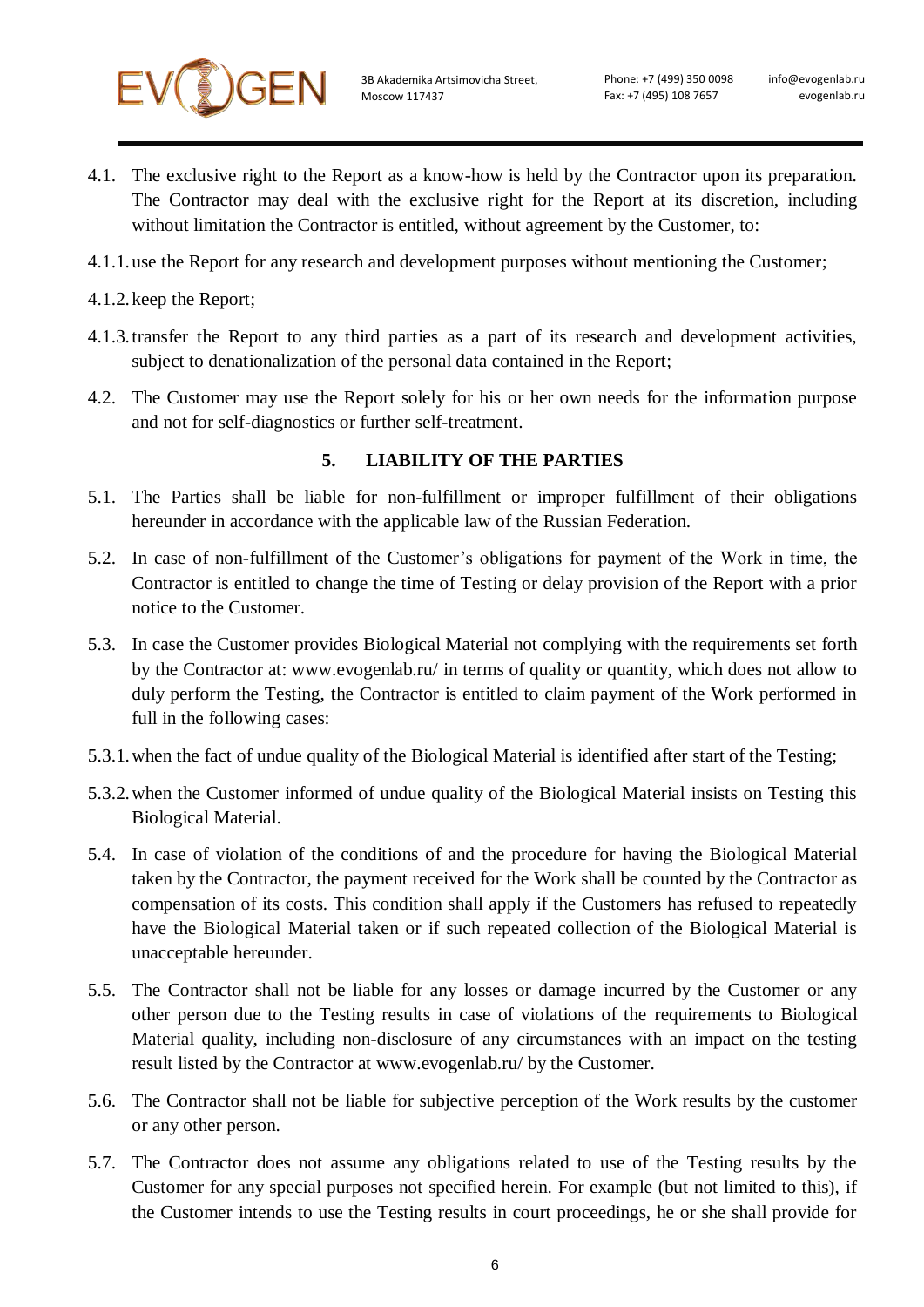

independent assessment of his or her rights and legal risks and the possibility of using the Testing results for this purpose.

# **6. FORCE MAJEURE**

6.1. The Contractor shall not be liable for violation of the offer agreement in case it is caused by any circumstances of insuperable force (force majeure), including: actions by public authorities, fires, waterfloods, earthquakes, other natural calamities, disconnection of powers and/or any computer network failures, strikes, civil disturbances, disorders, any other circumstances not limited to the above which may have an impact on fulfillment of the conditions hereof by the Contractor beyond the Contractor's control.

## **7. CONFIDENTIALITY AND PROTECTION OF INFORMATION.**

- 7.1. The Customer's personal data shall be processed by the Contractor in accordance with Federal Law on Personal Data No. 152-FZ and [the Policy for Customers' Personal Data processing of](https://mygenetics.ru/privac%D1%83/)  Evogen [LLC.](https://mygenetics.ru/)
- 7.2. In the course of Work performance the Contractor shall provide for confidentiality and safekeeping of the Customer's personal information.
- 7.3. By filling in the NAME and Email fields and ticking the "I accept the agreement conditions" field the Customer provides his or her name and email to the Customer and agrees for their processing by the Contractor, including for discharge of the Contractor's obligations under the public offer at www.evogenlab.ru/ in case of the Customer's acceptance and the quality of the Work performed by the Contractor.
- 7.4. The Customer shall be entitled to refuse to receive advertising or any other information without explanation of the reasons for the refusal by informing the Contractor of his or her refusal by an appropriate notice to the Contractor's email [\(info@evogenlab.ru\).](mailto:info@evogenlab.ru) The service messages informing the Customer of the results of the Testing performed by the Contractor are sent automatically and may not be rejected by the Customer.
- 7.5. By filling in the form of consent for personal data processing the Customer provides the Contractor with his or her personal data and agrees for its processing by the Contractor for the purpose of discharge of the contractual obligations to the Customer.
- 7.6. Personal data processing consent can be recalled by recalling acceptance of this Public Offer using the corresponding form. The executed recall of the consent shall be emailed to the customer service to [info@evogenlab.ru.](mailto:info@evogenlab.ru)
- 7.7. The Contractor shall not be responsible for the data provided by the Customer on the website in public domain (in comments and reviews).
- 7.8. The Contractor is entitled to record phone conversations with the Customer. However, the Contractor shall prevent any attempts of unauthorized access to the information received in the course of phone conversations and/or its transfer to third parties nor immediately related to work performance in accordance with p. 4 of Article 16 of the Federal Law on Information, Information Technologies, and Protection of Information.

## **8. FINAL PROVISIONS**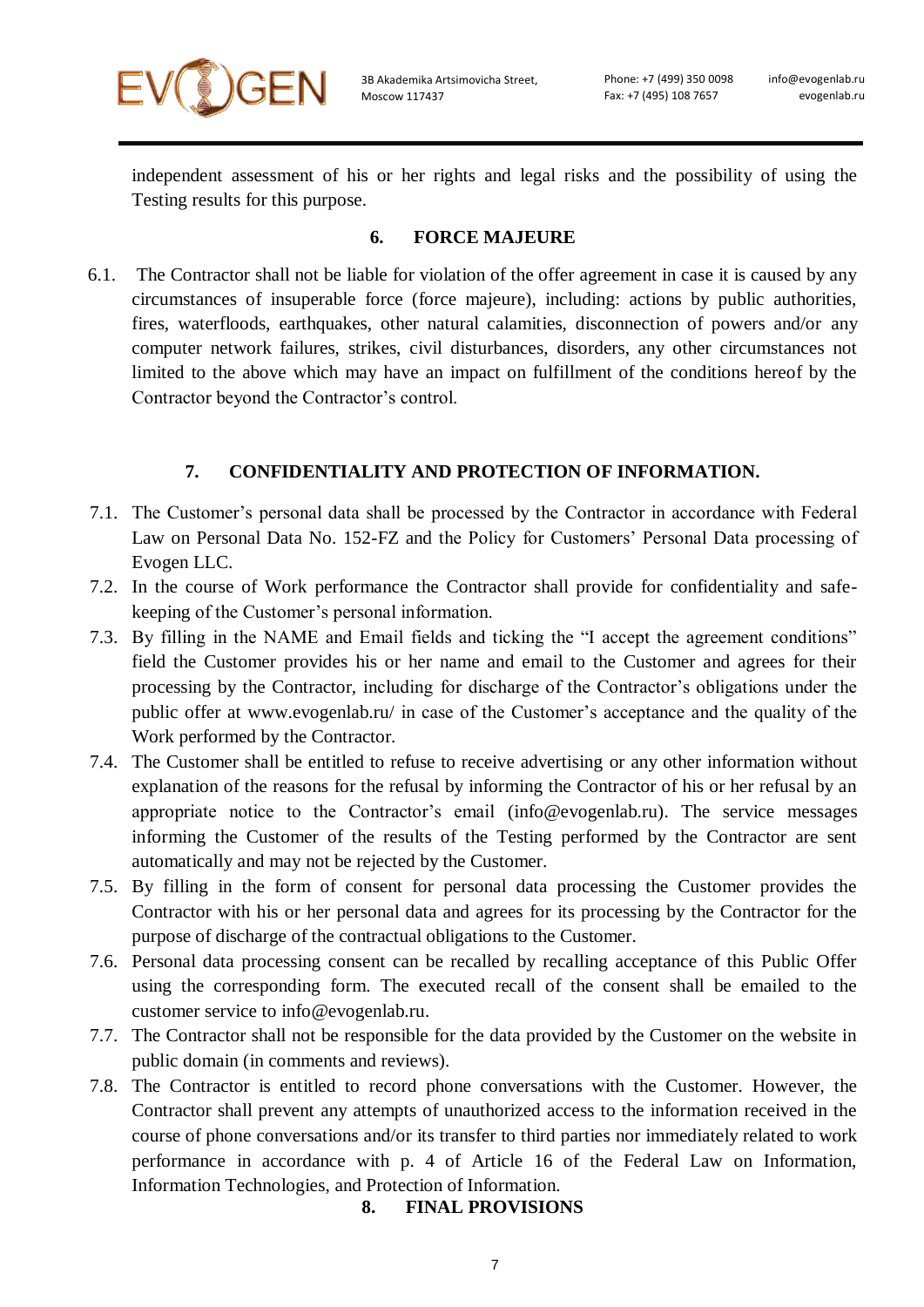

- 8.1. This document shall enter into force upon the Customer's signing up on the Contractor's website at www.evogenlab.ru and shall be valid for 3 years.
- 8.2. All the issues not directly covered by this document shall be regulated by the applicable law of the Russian Federation.
- 8.3. In case of impossibility of Work performance through the Contractor's fault, the Contractor shall return the money paid by the Customer.
- 8.4. As the Contractor's Work are science-based and implies innovative research methods, the Contractor shall be released from liability for violation of timelines of Work performance if such violation is caused by significant changes in the Work methodology or process.
- 8.5. The Customer shall independently provide for confidentiality of the identification information (login, password, etc.) for access to the Personal Account and is responsible for all the activities carried out using his or her login and password and shall bear the risk of unfavorable consequences of their loss. The Customer shall guarantee that it takes responsibility for all the circumstances which mat arise out of his or her action and/or third parties' access to its personal information, including the information on the Customer's genetic information.
- 8.6. The Contractor shall not be liable for violation of the offer agreement in case it is caused by any circumstances of insuperable force (force majeure), including: actions by public authorities, fires, waterfloods, earthquakes, other natural calamities, disconnection of powers and/or any computer network failures, strikes, civil disturbances, disorders, any other circumstances not limited to the above which may have an impact on fulfillment of the conditions hereof by the Contractor beyond the Contractor's control.
- 8.7. The Contractor shall not be liable for any losses incurred by the Customer or any other person related to the results of the researches conducted.
- 8.8. The amount of the Contractor's possible liability due to performance of the Work shall be limited to compensation of the direct actual damage and may not exceed the Work Price.
- 8.9. The Contractor shall not be liable for subjective perception of the research results by the customer or any other person.
- 8.10. The Parties commit to take all the reasonable measures to resolve disputes and disagreements which may arise out of this Offer Agreement or its performance by means of negotiation.
- 8.11. The Parties have agreed to follow the pre-judicial procedure for settlement of disputes. The time of claim examination may not exceed sixty (60) business days.
- 8.12. A claim shall be in writing. A claim shall be attached the documents containing evidences of non-discharge or undue discharge of the obligations under the agreement and in case of a claim for damage compensation – the information on the scope of the damage. Executed complains shall be emailed to the customer service to [info@evogenlab.ru.](mailto:info@evogenlab.ru)
- 8.13. In case any dispute cannot be resolved by means of negotiation, after observance of the prejudicial procedure, the dispute shall be subject to proceeding in the Arbitrazh Court of Moscow according to the procedure set by the law of the Russian Federation.
- 8.14. Invalidation of any provision hereof, including through a court decision, shall not result in invalidation of its other provisions or the Agreement as a whole.
- 8.15. The Parties hereto acknowledge legal force of the documents received by fax or email on the same basis as of the documents executed in a simple written form. In case of any disagreements,